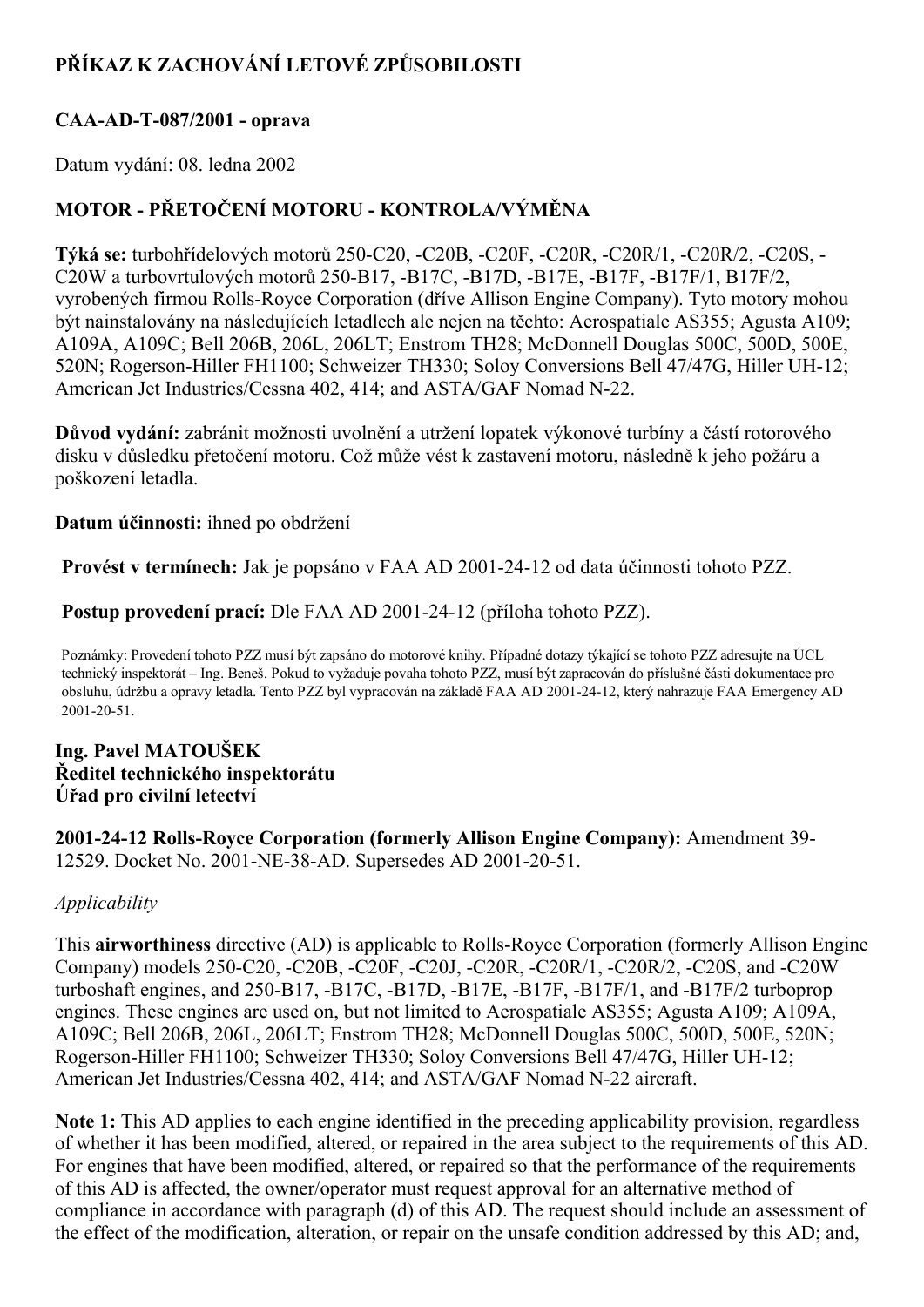if the unsafe condition has not been eliminated, the request should include specific proposed actions to address it.

#### Compliance

Compliance with this AD is required as indicated, unless already done.

To prevent uncontained release of power turbine blades and disk fragments caused by engine overspeed, resulting in an uncommanded engine shutdown, engine fire, and damage to the aircraft, do the following:

(a) Before further flight, remove helical torquemeter gearshaft assemblies part numbers (P/N's) 23035299 and 23038191 that have accumulated 100 hours or less time-since-new (TSN). Replace with a serviceable helical torquemeter gearshaft assembly.

(b) After the receipt of this AD, do not install any helical torquemeter gearshaft assembly P/N 23035299 or 23038191 that has accumulated 100 hours or less TSN.

## **Definition**

(c) For the purposes of this AD, the following helical torquemeter gearshaft assemblies are considered serviceable parts:

(1) P/N's 23035299 and 23038191 that have greater than 100 hours TSN.

(2) An assembly with a P/N other than P/N's 23035299 and 23038191.

## Alternative Methods of Compliance

(d) An alternative method of compliance or adjustment of the compliance time that provides an acceptable level of safety may be used if approved by the Manager, Chicago Aircraft Certification Office. Operators must submit their requests through an appropriate FAA Principal Maintenance Inspector, who may add comments and then send it to the Manager, Chicago Aircraft Certification Office.

Note 2: Information concerning the existence of approved alternative methods of compliance with this airworthiness directive, if any, may be obtained from the Chicago Aircraft Certification Office.

## Special Flight Permits

(e) Special flight permits may be issued in accordance with 21.197 and 21.199 of the Federal Aviation Regulations (14 CFR 21.197 and 21.199) to operate the aircraft to a location where the requirements of this AD can be done.

## Effective Date of This AD

(f) This amendment becomes effective December 19, 2001.

Issued in Burlington, Massachusetts, on December 14, 2001.

## Francis A. Favara,

Acting Manager, Engine and Propeller Directorate, Aircraft Certification Service.